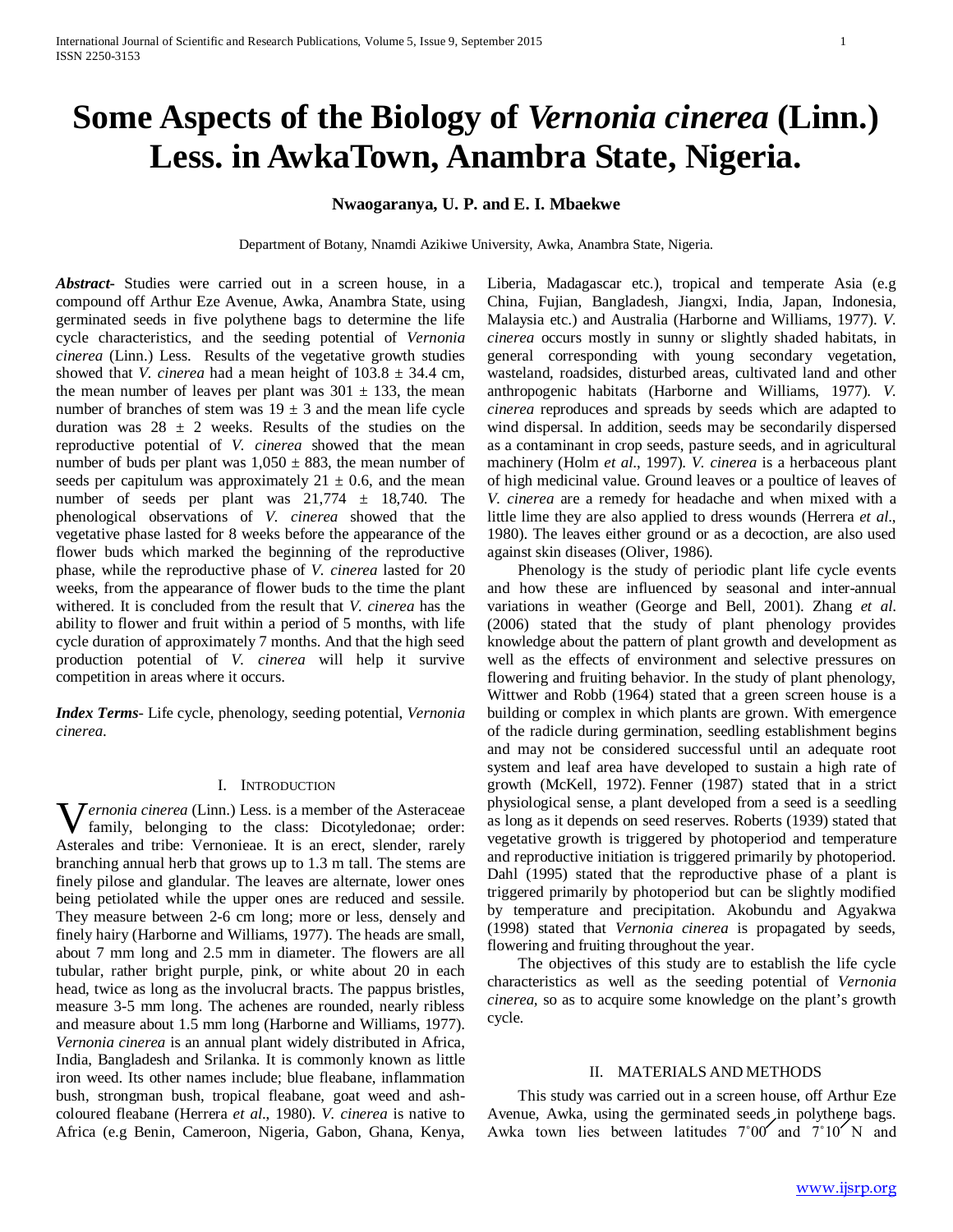longitudes  $6°05'$  and  $6°15'E$  (Richards, 2005). A total of five perforated polythene bags were filled with top soil (loam) and five seeds were sown in each perforated polythene bag. They were moistened adequately and observed daily for germination.

As soon as the seedlings emerged from the soil, growth and phenological observations followed immediately on a weekly basis, and at the end of the first week after germination, the seedlings were reduced to one seedling per bag.

 At each sampling date (once every seven days), the shoot systems were observed. The branching system of the shoot was followed up to determine the plant's habit of growth. When the reproductive phase started, that is from the appearance of flower buds, observation was no longer on a weekly basis, but on a daily basis.

 The time taken for the different reproductive phases, including flowering period (onset & end of flowering dates), fruit set and fruit maturity, was recorded.

In addition, the following attributes were recorded on a weekly basis:

- 1. plant height (cm);
- 2. number of leaves per plant and
- 3. number of primary branches developed on the main stem.

Reproductive characters that were quantified included:

- 1. mean number of buds per plant;
- 2. mean number of seeds per capitulum and
- 3. mean number of seeds per plant.

 These investigations were complemented with observations of the plant in the field.

## **Computation and Statistical Analysis of Data**

 Data obtained were analysed statistically using mean and confidence limit at 95 % level of probability.

## III. RESULTS

## **Vegetative and Reproductive Growth of** *V. cinerea*

The seeds planted on the  $3<sup>rd</sup>$  of July, 2013, in a screen house, germinated after four days of sowing. All the seeds that were sown in the five polythene bags germinated. The emergence of the plumule (seedling establishment) marked the beginning of the vegetative phase. On week 3, the mean plant height was  $6.4 \pm$ 1.4 cm and, the mean number of leaves was approximately  $8 \pm$ 1.4 (Figure 1). The plant started producing primary branches on

week 7 and it stopped on week 13 (Figure 1). The vegetative phase lasted for 8 weeks (Table 3) before the appearance of flower buds (week 8), which marked the beginning of the reproductive phase. The mean height of the plant at this date was  $31 \pm 10.5$  cm, while the mean number of leaves of the plant was approximately  $41 \pm 17.8$  (Figure 1). The appearance of flower buds lasted for a mean of  $20.2 \pm 1.1$  days (Table 3) before the opening of the flower buds on week 11. The mean height of the plant at this date was  $78.2 \pm 10.7$  cm, the mean number of leaves was approximately  $95 \pm 32.7$  and the mean number of branches of stem was  $17 \pm 3.6$  (Figure 1). The opening of the flower buds lasted for a mean of  $13.2 \pm 0.6$  days (Table 3), before the appearance of parachute of hairs containing seeds on week 13. The mean height of the plant at this date was  $92.8 \pm 20.7$  cm, the mean number of leaves was approximately  $113 \pm 27$  and the mean number of branches of stem was  $19 \pm 3$  (Figure 1). The production of new branches of stem stopped at the start of the fruiting stage (week 13). The appearance of parachute of hairs lasted for a mean of  $7.2 \pm 0.6$  days (Table 3), before the plant shed its fruit (fruit maturity). The minimum number of seeds per plant (a mean of  $477 \pm 162$  seeds) was produced on week 15, while the maximum number of seeds per plant (a mean of  $2519 \pm$ 2216 seeds) was produced on week 19. Flowering and fruiting period (reproductive phase) lasted for a mean of  $139 \pm 14$  days before the plant withered (Table 3). Observations showed that *V. cinerea* flowers and fruits at any given time of the year. Observations of the vegetative growth characteristics of *V. cinerea* (Table 1) showed that the plant attained a mean height of  $103.8 \pm 34.4$  cm, a mean number of leaves of  $301 \pm 130$ , a mean number of branches of stem of  $19 \pm 3$  and a mean life cycle duration of  $28 \pm 2$  weeks.

## **Reproductive Potential of** *V. cinerea*

The mean number of buds produced per plant was  $1,050 \pm 1$ 883, the mean number of seeds produced per capitulum was  $21 \pm$ 1 and the mean number of seeds produced per plant was  $21,774 \pm 1$ 18,740 (Table 2).

## **Vegetative growth Parameters**

 **-**Plant Height (cm)  **-**No. of leaves per plant  **-**No. of primary branches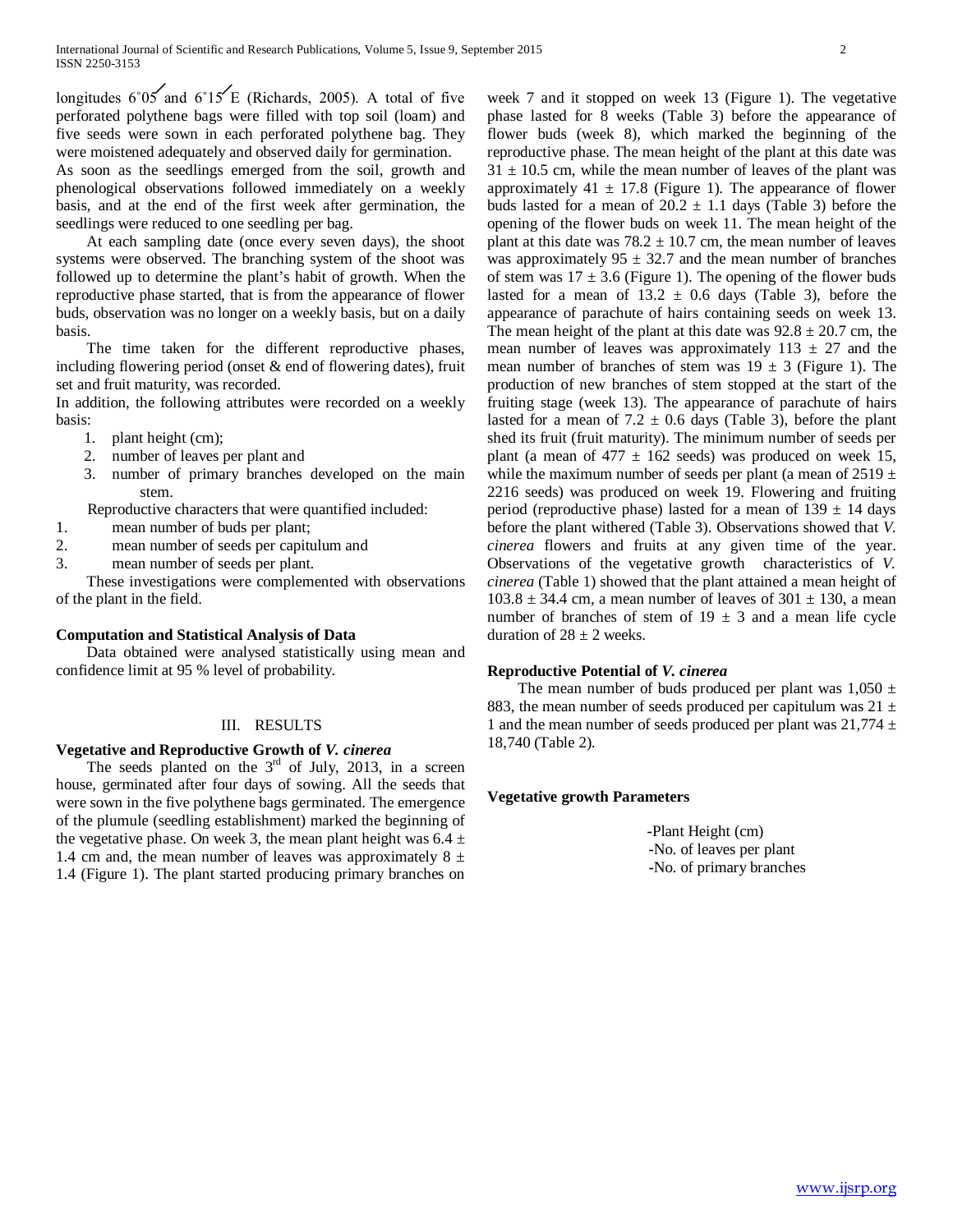

**Figure 1: Graph illustrating the weekly vegetative growth parameters of** *V. cinerea*

 The graph (Fig 1) above showed that the plant height increased gradually from week 1 to week 22, where it attained a mean height of  $103.4 \pm 34.0$  cm, and the plant height stopped to increase on week 23, at a mean height of  $103.8 \pm 34.3$  cm. The number of leaves per plant increased exponentially from week 3 to week 25, where it produced a mean number of leaves of 298  $\pm$ 

130, and the plant stopped producing leaves on week 26, at a mean number of leaves of  $301 \pm 130$ . It also showed that the primary branching started on week 7 and stopped on week 13 when the plant attained a mean of  $19.0 \pm 3$  branches on the main stem.

|  | Table 1: Duration of the vegetative growth parameters of V. cinerea |  |  |
|--|---------------------------------------------------------------------|--|--|
|--|---------------------------------------------------------------------|--|--|

| Plants | Height                         | No. of Leaves | No. of Branches | Life Cycle Duration |  |
|--------|--------------------------------|---------------|-----------------|---------------------|--|
|        | (cm)                           |               | of Stem         | (in weeks)          |  |
|        | 148                            | 479           | 20              | 30                  |  |
|        | 90                             | 300           | 20              | 28                  |  |
|        | 92                             | 214           | 21              | 28                  |  |
|        | 112                            | 275           | 19              | 29                  |  |
|        |                                | 238           | 15              | 26                  |  |
|        | Mean $\pm$ CL 103.8 $\pm$ 34.4 | $301 \pm 130$ | $19 \pm 3$      | $28 \pm 2$ weeks    |  |

Data were statistically analysed using mean and confidence limit at 95 % level of probability.

## **Table 2**: **Reproductive growth of** *V. cinerea*

| Plants        | No. of Buds     | No. of Seeds Per | No. of Seeds Per    |  |
|---------------|-----------------|------------------|---------------------|--|
|               | Per Plant       | Capitulum        | Plant               |  |
|               | 2,275           | 21               | 47,775              |  |
| $\gamma$      | 834             | 21               | 17,514              |  |
| 3             | 518             | 20               | 10,360              |  |
| 4             | 902             | 20               | 18,040              |  |
|               | 723             | 21               | 15,183              |  |
| Mean $\pm$ CL | $1,050 \pm 883$ | $20.6 \pm 0.6$   | $21,774 \pm 18.740$ |  |

Data were statistically analysed using mean and confidence limit at 95 % level of probability.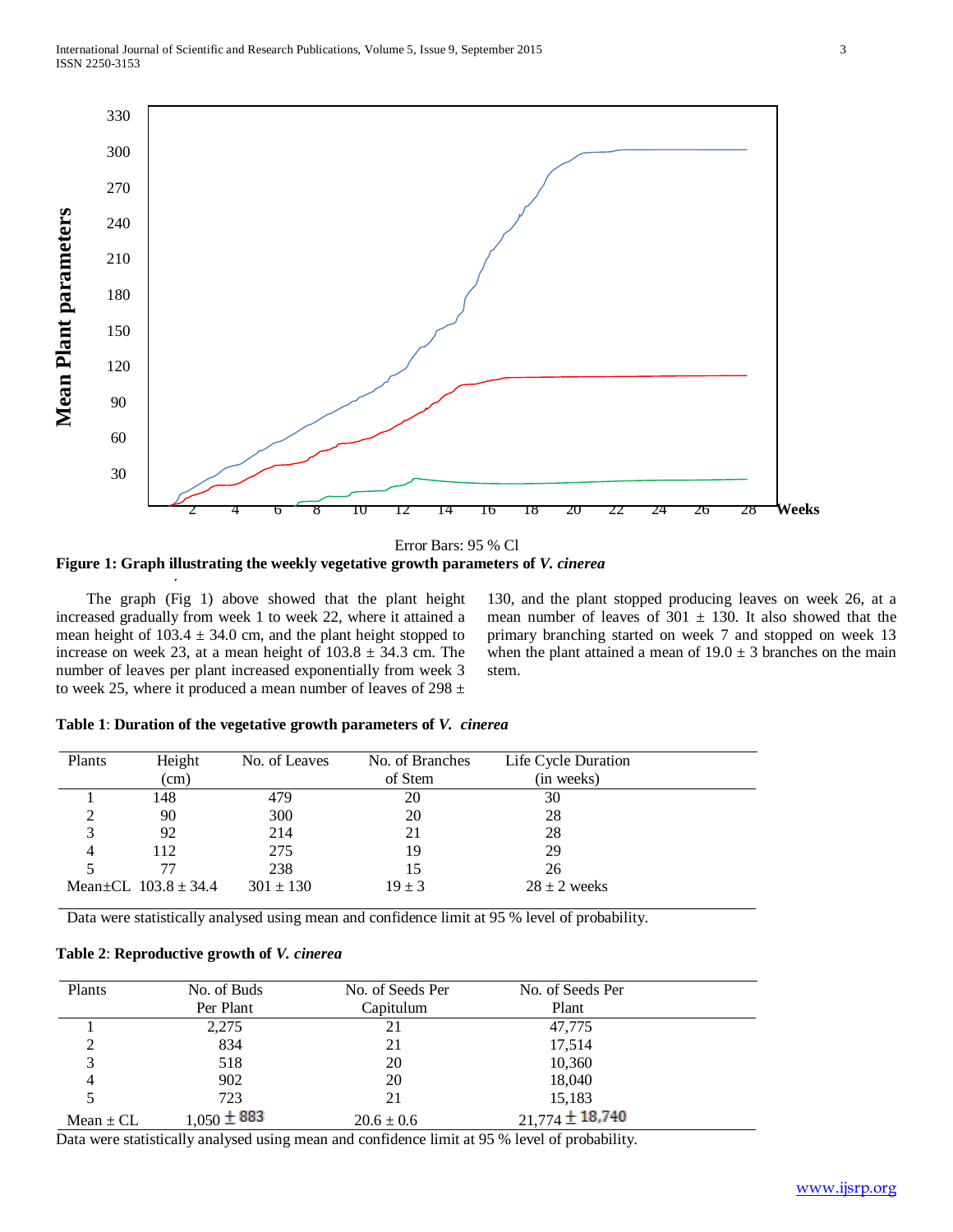International Journal of Scientific and Research Publications, Volume 5, Issue 9, September 2015 4 ISSN 2250-3153

| Plants | Vegetative<br>phase<br>(in days) | Appearance,<br>to opening of<br>flower buds<br>(in days) | Opening<br>of flower<br>buds to<br>appearance<br>of parachute<br>of hairs<br>(in days) | Appearance<br>of parachute<br>of hairs to<br>start of wilting<br>of flowers<br>(in days) | Reproductive<br>phase (in days) |  |
|--------|----------------------------------|----------------------------------------------------------|----------------------------------------------------------------------------------------|------------------------------------------------------------------------------------------|---------------------------------|--|
|        | 61                               | 19                                                       | 13                                                                                     |                                                                                          | 149                             |  |
| 2      | 53                               | 21                                                       | 14                                                                                     |                                                                                          | 143                             |  |
| 3      | 62                               | 20                                                       | 12                                                                                     |                                                                                          | 134                             |  |
| 4      | 55                               | 21                                                       | 14                                                                                     | 8                                                                                        | 148                             |  |
| 5      | 50                               | 20                                                       | 13                                                                                     |                                                                                          | 120                             |  |
|        | Mean $\pm$ CL 56 $\pm$ 5.6       | $20.2 \pm 1.1$                                           | $13.2 \pm 0.6$                                                                         | $7.2 \pm 0.6$                                                                            | $139 \pm 14$                    |  |

| Table 3: Durations of the vegetative and reproductive phases of V. cinerea |  |  |  |
|----------------------------------------------------------------------------|--|--|--|
|----------------------------------------------------------------------------|--|--|--|

Data were statistically analysed using mean and confidence limit at 95 % level of probability.

## IV. DISCUSSION

 Observation from the growth studies of *V. cinerea* showed that the seed of the plant germinated in 4 days, and this is in line with that of Akinola and Jennifer (1993) who reported that the emergence of the radicle of *V. cinerea* from the soil surface took 3 days after imbibitions and the establishment of its seedlings in a natural environment took 5-6 days. The observed difference may be as a result of difference in soil and environmental conditions (though not investigated). Observation from the growth studies which also showed that the vegetative phase of the plant lasted for 8 weeks before the appearance of the flower buds (mature plant), is not in line with that of Akinola and Jennifer (1993) who reported that the seedlings of *V. cinerea* grew into mature plants within four weeks after germination. This observed difference could be as a result of difference in the climatic and edaphic factors of the two areas of study (though not investigated). Observation from phenological studies which showed that the plant could flower and fruit at any given time of the year, and that, this flowering and fruiting period (reproductive phase) lasted for a period of a mean of between 4 months and 3 days and 5 months and 1 days, is in agreement with that of Jordano (1992) who noted that in the tropical community, there are usually some species that are in fruit at any given time of the year, and individual species tend to have longer fruiting periods, with a mean of more than 4 months. In addition, Murali and Sukumar (1994) noted that the timing of flowering is one of the most widely investigated aspects of the phenology of plant life-cycles. Observation from the growth characteristics of *V. cinerea* showed that the plant attained a mean height of between 69.4 cm (0.694 m) and 138.2 cm (1.382 m), and this can be related to that of Dogra *et al.* (2009) who noted in his study that *Ageratum conyzoides* (like *V. cinerea*, which belongs to the family: Asteraceae) can gain height of up to 2 m in the Shivalik hills. The difference in these observations may be due to differences in plants and study areas. In addition, Akinola and Jennifer (1993) stated that the size of a mature plant depends on the environment in which the plant is growing. Observations from the growth parameters also showed that the mean number of leaves of *V. cinerea* was between 171 and 431, the mean number of branches of stem was between 16 and 22 and the mean life cycle duration was between 26 weeks and 1 day and 30 weeks and 1 day. These phenological observations provided information about the pattern of growth and development of *V. cinerea*. This is in agreement with what Zhang *et al*. (2006) stated that the study of plant phenology provides knowledge about the pattern of plant growth and development as well as the effects of environment and selective pressures on flowering and fruiting behaviour.

 Observation from the records of the reproductive potential of *V. cinerea* which showed that the mean number of buds per plant was between 167 and 1,933, the mean number of seeds per capitulum was between 20 and 21.2 and the mean number of seeds per plant was between 3,034 and 40,514 contradicts that of Akinola and Jennifer (1993) who reported that *V*. *cinerea* produces 100-800 capitula per plant which bear 2,500-20,000 seeds (achene). The difference in these observations could be as a result of difference in the environmental conditions, even though these were not investigated.

#### V. CONCLUSION

 The ability of *Vernonia cinerea* to flower and fruit at any given time of the year and within a period of 5 months, and its high seeding potential will help it survive competition in places where it occurs.

## **REFERENCES**

- [1] Akinola, M. O. and Jennifer, A. O. (1993). Some aspects of the autecology of *V. cinerea* (Linn.) Less. *Nigerian Journal of Botany* 6:211-216.
- [2] Akobundu, L. O. and Agyakwa, C. W. (1998). *A Handbook of West African Weeds*. 2nd edition, International Institute of Tropical Agriculture, Ibadan, Nigeria. 564pp.
- [3] Dahl, B. E. (1995). Development morphology of plants. In: D.J. Bedunah and R.E. Sosebee (eds.), *Wildland plants: physiological ecology and developmental morphology*. Denver, CO: Society for Range Management. pp. 22-58.
- [4] Dogra, K. S., Kohli, R. K. and Sood, S. K. (2009). An assessment and impact of three invasive species in the shivalik hills of Himachal Pradesh, India. *International Journal of Biodiversity and Conservation* 1(1):004- 0010.
- [5] Fenner, M. (1987). Seedling. In: *Frontiers of comparative plant ecology*, London: Academic Press. pp. 35-47.